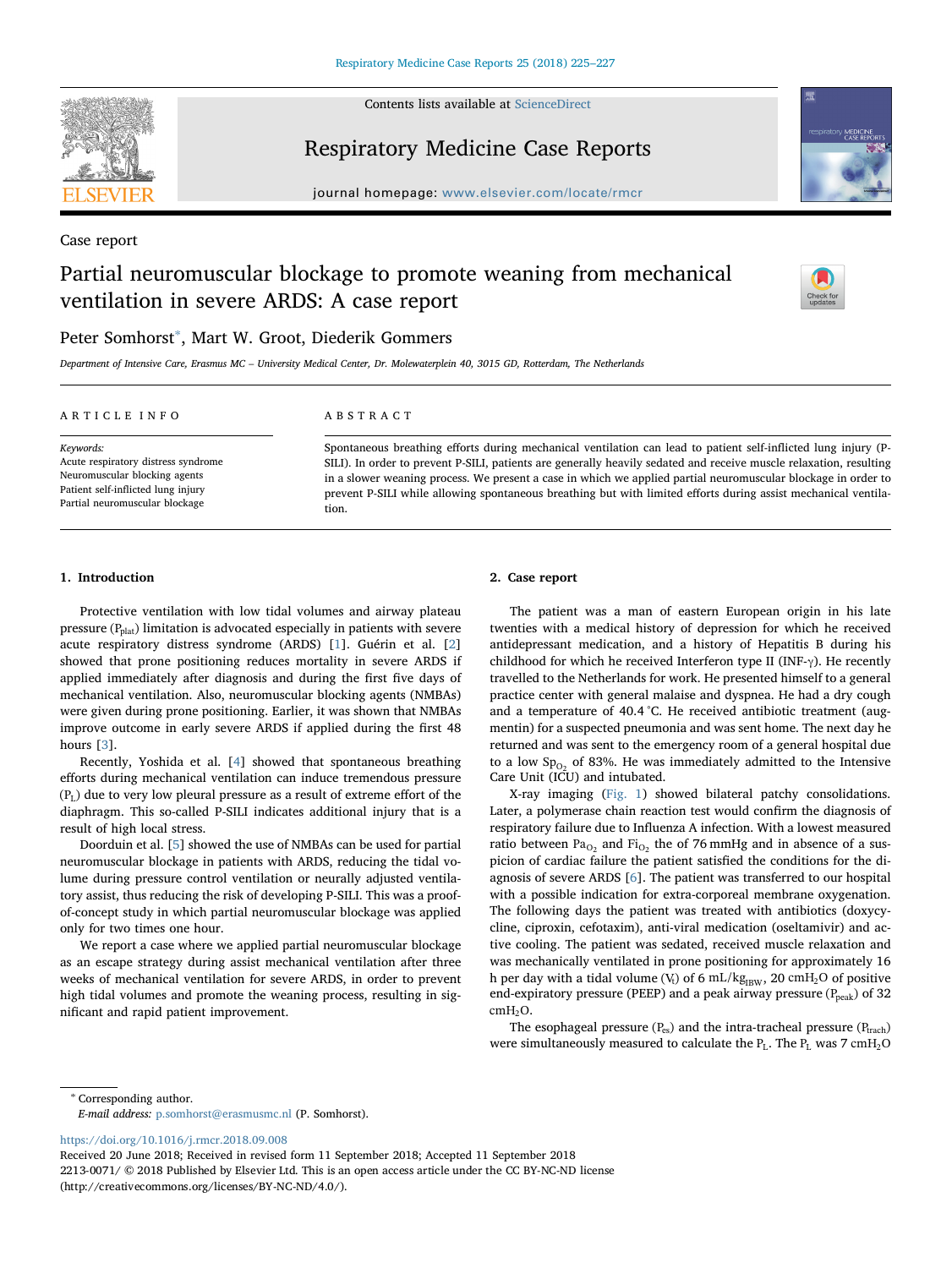<span id="page-1-0"></span>

Fig. 1. X-ray imaging of the chest in supine position after transfer to our hospital on second day of admission, showing bilateral patchy opacities.

at end of expiration and 14 cmH<sub>2</sub>O at end of inspiration. As the  $P_L$ during inspiration was well below the threshold of 25 cmH<sub>2</sub>O [[7](#page-2-6)], PEEP was increased 20 to 28 cmH<sub>2</sub>O resulting in a P<sub>peak</sub> of 40 cmH<sub>2</sub>O and a P<sub>L</sub> of 19 cmH2O during inspiration. As a result, oxygenation improved significantly.

During the first week the patient was kept sedated, given muscle relaxation and the patients position was switched between prone and supine approximately every 12 hours. After six days on mechanical ventilation, rocuronium infusion was stopped and the patient was kept in supine position. The patient improved slowly but had multiple periods of discomfort with increased blood pressure, increased respiratory rate, patient-ventilator asynchrony, deterioration of  $Sp_{O_2}$ , restlessness and grimacing. Therefore, clonidine (0.85μg/kg/h) was started and remifentanyl was increased 10–17μg/kg/h to keep the patient comfortable.

On day 10 of admission the sedation levels were reduced in an attempt to switch from controlled mechanical ventilation to pressure support ventilation. However, the patient became restless again and the tidal volume increased 500-870mL  $(11 \text{ mL/kg}_{\text{BBW}})$  and respiratory rate increased 25 to 34/min. We had to increase sedation levels again and kept the patient on controlled mechanical ventilation. On day 18 we tried to stop the muscle relaxation again, again resulting in discomfort and ventilator asynchrony. Therefore, esketamine (53μg/kg/h) was started and remifentanyl was switched to sufentanil (0.66μg/kg/h), whereby the patient became more comfortable.

On day 21 we tried again to switch the patient from controlled mechanical ventilation to pressure support ventilation. Tidal volumes increased up to 1200 mL ( $(15 \text{ mL/kg}_{\text{IBW}})$ ). Therefore, we decided to apply partial neuromuscular blockage. A bolus of 10 mg of rocuronium was repeatedly administered intravenously until 50mg was infused in 45/min. Tidal volume decreased 850 to 550mL on average (10.6 to 6.9mL/k $g_{IBW}$ ) while the respiratory rate increased 15 to 23/min. Without NMBAs the patient created a negative pressure swing of around 38 cmH<sub>2</sub>O in the esophagus during inspiration ( $\Delta P_{\text{es}}$ ), which decreased to 21 cmH<sub>2</sub>O with partial neuromuscular blockage. [Fig. 2](#page-2-7) shows tracings of ventilator waveforms, the  $P_{\text{track}}$ ,  $P_{\text{es}}$  and  $P_L$  right before and after the first bolus of rocuronium. Thereafter, we started a continuous infusion of rocuronium (48mg/h) titrated to target a tidal volume of around 500 mL (6.3 mL/kg $_{\rm IBW}$ ). After 18 h the rocuronium infusion was stopped while tidal volumes remained stable.

Thereafter, sedation and ventilatory parameters could be quickly reduced. Four days after the start of partial neuromuscular the patient was extubated and put on high-flow nasal cannula oxygen therapy

(HFNC). Another two days later the HFNC was replaced by a non-rebreathing mask and the patient was moved back to the referring hospital just within a month after transfer to our ICU.

#### 3. Discussion

In this case report we described the successful application of partial neuromuscular blockage after three weeks of mechanical ventilation in a patient with severe ARDS in order to facilitate pressure support ventilation and weaning. Tidal volume decreased 15 to  $\pm$  6.5mL/kg<sub>IBW</sub>, while the  $\Delta P_{\rm es}$  significantly decreased 38 to 21 cmH<sub>2</sub>O during an inspiratory effort.

The patient showed a classic case of severe ARDS due to Influenza A infection with a possible superimposed bacterial infection. Recent guidelines on the treatment of severe ARDS [[8](#page-2-8)] recommend the application of low tidal volumes,  $P_{\text{plat}} \leq 30 \text{cm} H_2 \text{O}$ , prone positioning in the early phase and higher PEEP levels. The patient in this case was successfully ventilated with low tidal volumes, prone positioning and higher PEEP levels during the initial treatment. Our protocol states the  $P_L$  should stay below the suggested physiological limit of 25 cmH<sub>2</sub>O [[7](#page-2-6)] at end of inspiration. We accepted  $P_{peak} > 30$  cmH<sub>2</sub>O based on the  $P_L$ and increased PEEP to improve oxygenation.

The usage of NMBAs is frequently used in the early phase of the disease in order to control ventilator synchrony. We have reported a previous case where full paralysis by NMBAs proved to be an important part of the treatment in a patient with a high respiratory drive [[9](#page-2-9)]. In the current case, breathing effort, patient-ventilator asynchronies and coughing could not be mitigated by sedatives alone, thus requiring prolonged muscle relaxation. Since the patient had been on mechanical ventilation for three weeks already and the status did not seem to change for the last ten days, we thought to do well by trying the experimental application of partial neuromuscular blockage in order to allow the patient to wake up and allowing for spontaneous efforts and partial ventilatory support. The patient in the current case would fit the inclusion criteria of Doorduin et al. [\[5\]](#page-2-4): an adult patient with ARDS developing high  $V_t$  during pressure support ventilation. That study showed that V<sub>t</sub> was significantly reduced 9.3 to 5.6 mL/kg<sub>IBW</sub> during partial neuromuscular blockage. In the current case, the  $V_t$  before was much higher, but we were able to reduce  $V_t$  almost to 6 mL/kg<sub>IBW</sub>.

Doorduin et al. [[5](#page-2-4)] studied partial neuromuscular blockage for only two times one hour, and we are not aware of any case reports in which prolonged partial neuromuscular blockage has been tried. In this case, we tried the strategy of titrating rocuronium infusion by infusion of boluses of 10 mg and subsequently a continuous infusion, allowing us to titrate the V<sub>t</sub> between 6 and 8 mL/kg<sub>IBW</sub>. We had no expectations as to how long to apply partial neuromuscular blockage and were surprised by the rapid improvement of patient comfort and patient-ventilator synchrony. The subsequent weaning from the ventilator took only four days.

Normally, NMBAs are only applied in deeply sedated patients because of the inability to adequately assess pain and anxiety during muscle relaxation [\[10\]](#page-2-10). It is not surprising that physicians and nursing staff questioned the method as we were preparing the infusion of boluses of rocuronium after reducing sedation levels. This resulted in a healthy discussion on the possible merits and disadvantages of partial neuromuscular blockage in the current case.

In summary, the application of partial neuromuscular blockage allowed for spontaneous efforts and partial ventilator support in a patient with high respiratory effort after severe ARDS. Patient-tailored treatment and extensive monitoring is required in such complex cases. Partial neuromuscular blockage is experimental and should be used to the discretion of the caretaker. We do not recommend partial neuromuscular blockage as part of standard treatment of ARDS.